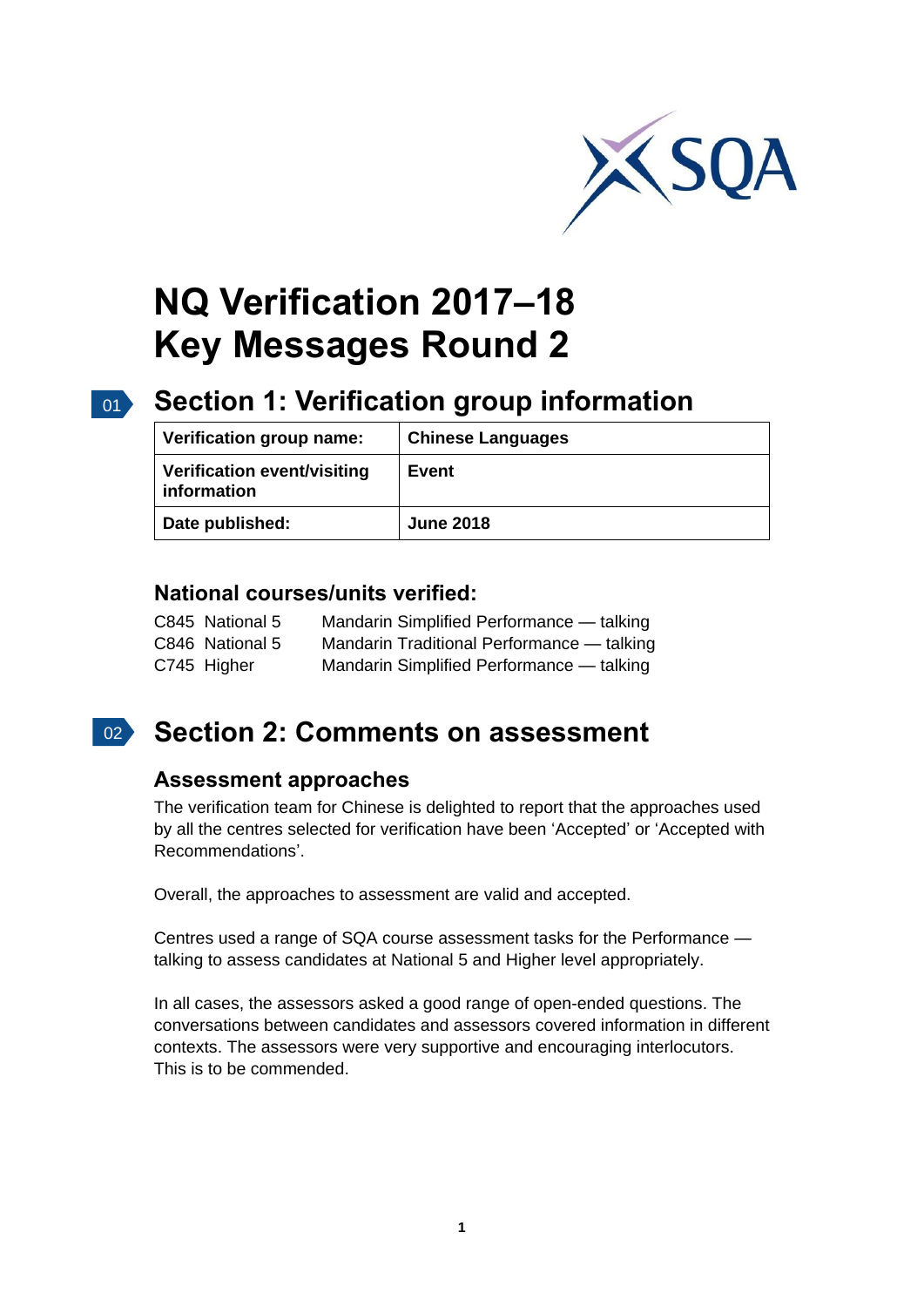Centres are, however, advised to pay more attention to the following aspects:

- In the choices of topics within the Performance talking, centres should consider incorporating more personalisation.
- Conversations are of an interactive nature and should provide good examples of a spontaneous dialogue. Centres should guard against excessive preparation of questions.

#### **Assessment judgements**

We are very pleased to report that the assessment judgements made by assessors in all centres have been 'Accepted' or 'Accepted with Recommendations'. The overall standard of candidate performance was very high.

Marks awarded by centres were in line with national standards, and were reliable and accepted.

Assessors made use of the SQA marking instructions to support the marks awarded to each candidate. However, centres are advised to pay more attention to the following:

- All centres selected for external verification should include in the record of marks awarded a breakdown of marks for presentation, conversation, and the ability to sustain the conversation.
- Centres could provide detailed commentary against the marks awarded for each section of the Performance — talking. For the purpose of external verification, it was useful where a particular centre explained why they opted for one pegged mark over another for each section of the performance.
- ◆ The conversation section of the Performance talking should last for an appropriate length of time at National 5 and Higher, so that candidates can demonstrate their ability to cope with the demands of the performance at relevant levels. The timings stated in the SQA coursework assessment task Performance — talking (as set out in the National 5 and Higher Modern Languages Course Specification) give an indication of how long each section is expected to be.

# 03 **Section 3: General comments**

Most centres selected for external verification submitted adequate evidence at relevant levels. This is to be commended.

For the purposes of verification, centres are advised to pay attention to the following:

 Centres should include CDs of audible performance recordings in submitted candidate evidence.